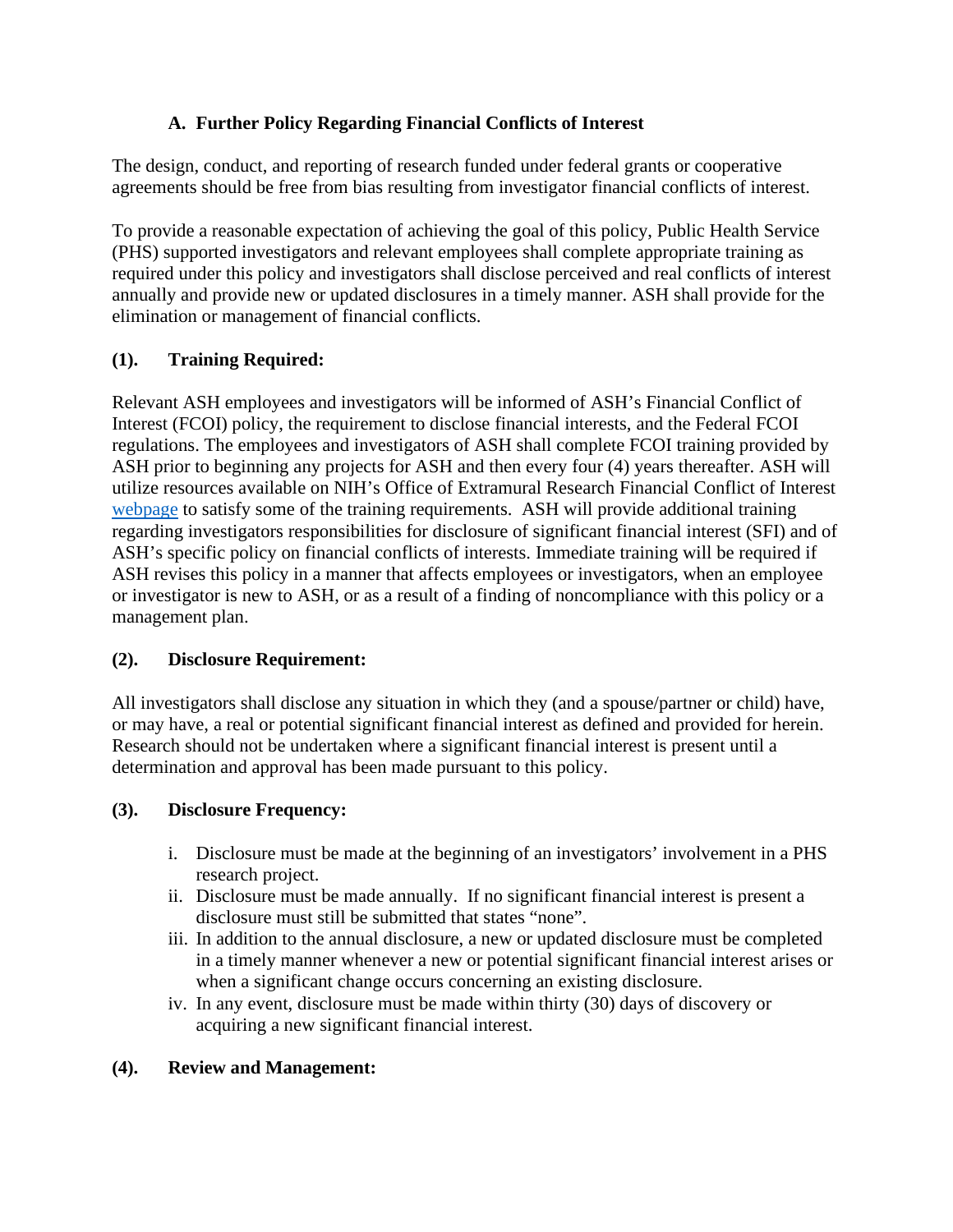- i. The ASH Executive Committee (EC) shall appoint and authorize a conflict of interest officer to solicit and review disclosures of SFIs and determine if it is a FCOI.
- ii. Adequate guidelines consistent with the Federal FCOI regulations will be used to determine if an FCOI exists. These guidelines will also determine whether an investigator's SFI is related to PHS-funded research and, if so related, whether the SFI is an FCOI. An FCIO exists when the officer reasonably determines that an SFI could directly and significantly affect the design, conduct, or reporting of the PHSfunded research (e.g., consulting fees, honoraria, paid authorship, equity interest, intellectual property right and interests, and reimbursed or sponsored travel). If an FCOI exists, the officer shall seek input from the investigator and recommend to the EC a suitable action plan ("management plan") to eliminate or manage the FCOI consistent with the objectives of this policy. The management plan shall provide for its periodic review and updating at least annually. Key elements of the management include:
	- 1) Role and principal duties of the conflicted investigator in the research project;
	- 2) Conditions of the management plan;
	- 3) How the management plan is designed to safeguard objectivity in the research project;
	- 4) Confirmation of the investigator's agreement to the management plan;
	- 5) How the management plan will be monitored to ensure investigator compliance; and
	- 6) Other information needed.

In the event that there is no reasonable way to manage a FCOI, the investigator will be prohibited from participating in the related research until such a time as the FCOI is eliminated.

- iii. Examples of conditions or restrictions that might be imposed to manage a financial conflict of interest include, but are not limited to:
	- 1) Public disclosure of financial conflicts of interest (e.g., when presenting or publishing the research);
	- 2) For research projects involving human subjects research, disclosure of financial conflicts of interest directly to participants;
	- 3) Appointment of an independent monitor capable of taking measures to protect the design, conduct, and reporting of the research against bias resulting from the financial conflict of interest;
	- 4) Modification of the research plan;
	- 5) Change of personnel or personnel responsibilities, or disqualification of personnel from participation in all or a portion of the research;
	- 6) Reduction or elimination of the financial interest (e.g. sale of an equity interest); or
	- 7) Severance of relationships that create financial conflicts.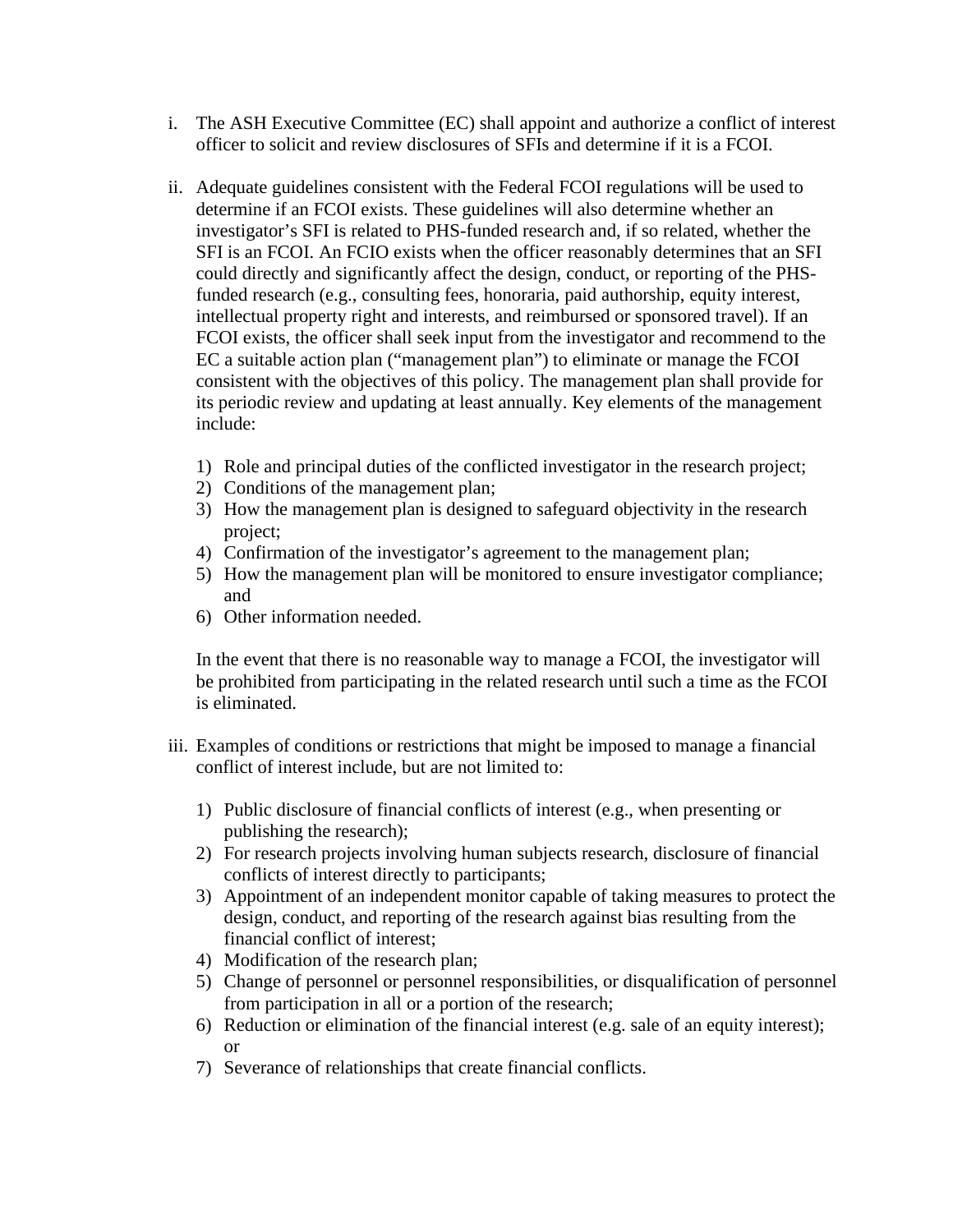- iv. The EC shall review the proposed management plan and can approve, modify and approve, or return to the officer for additional work. Final review and determination must be completed prior to the expenditure of any federal funds for the applicable research.
- v. The decision of the EC is final and cannot be appealed by the investigator.

### **(5). Violations and Sanctions**

Violations of ASH policies, including the failure to avoid a prohibited activity or disclose a conflict of interest in a timely manner, will be dealt with in accordance with applicable policies and procedures.

### **(6). Retrospective Review**

- i. The officer shall complete retrospective reviews of determinations of noncompliance with this policy within 120 days of the determination.
- ii. The retrospective reviews shall be documented; such documentation shall include, but not necessarily be limited to, all of the following key elements:
	- 1) Project number;
	- 2) Project title;
	- 3) PD/PI or contact PD/PI if a multiple PD/PI model is used;
	- 4) Name of the employee/official with the FCOI;
	- 5) Name of the entity with which the employee/official has a financial conflict of interest;
	- 6) Reason(s) for the retrospective review;
	- 7) Detailed methodology used for the retrospective review (e.g., methodology of the review process, composition of the review panel, documents reviewed);
	- 8) Findings of the review; and
	- 9) Conclusions of the review.
- iii. Based on the results of the retrospective review, if appropriate, the officer shall update the previously submitted FCOI report, specifying the actions that will be taken to manage the financial conflict of interest going forward.
- iv. If bias is found, the officer is required to notify the awarding agency promptly and submit a mitigation report to the awarding agency. The mitigation report must include, at a minimum, the key elements documented in the retrospective review above and a description of the impact of the bias on the research project and the institution's plan of action or actions taken to eliminate or mitigate the effect of the bias (e.g., impact on the research project; extent of harm done, including any qualitative and quantitative data to support any actual or future harm; analysis of whether the research project is salvageable). Thereafter, the officer will submit FCOI reports annually. Depending on the nature of the financial conflict of interest, the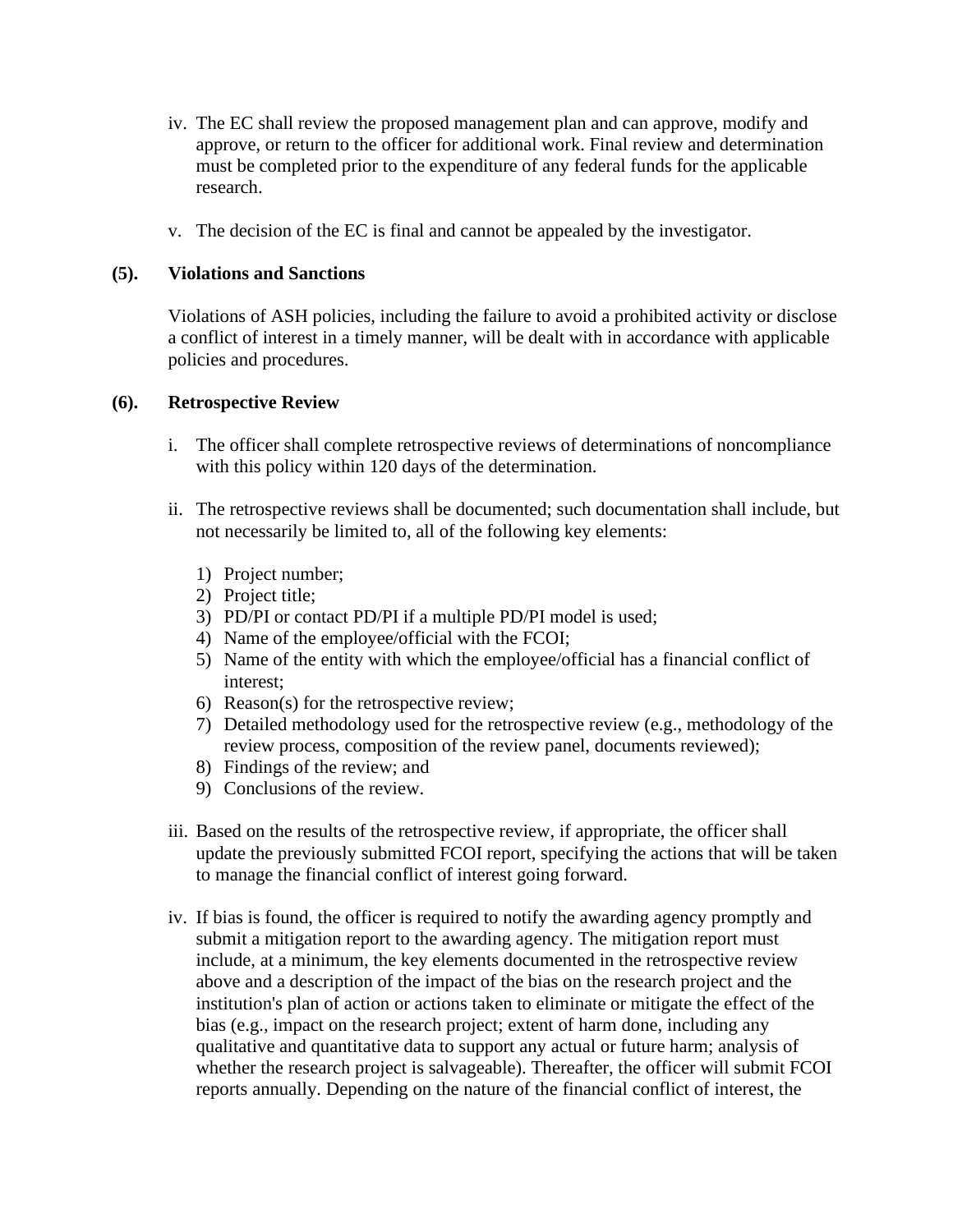officer may determine that additional interim measures are necessary regarding the investigator's participation in the project between the date that the financial conflict of interest or the investigator's noncompliance is determined and the completion of the committee's retrospective review.

### **(7). Clinical Research**

In any case in which the Health and Human Services (HHS) determines that a federally funded project of clinical research whose purpose is to evaluate the safety or effectiveness of a drug, medical device, or treatment has been designed, conducted, or reported by an investigator with a FCOI that was not managed or reported by ASH as required by this policy, the committee shall require the investigator involved to disclose the FCOI in each public presentation of the results of the research and to request an addendum to previously published presentations.

### **(8). Institutional Reporting**

- i. ASH, through its officer shall provide annual and revised reports of FCOI to PHS/National Institutes of Health (NIH) or other federal agency per the applicable grant/cooperative agreement terms and conditions or federal regulations.
- ii. ASH, through its officer, shall notify the funding agency of bias found in the design, conduct, or reporting of federally funded research including whether investigator failure to comply with this FCOI policy or management plan appears to have caused such bias.
- iii. FCOI records shall be maintained for at least three (3) years from the submission of the final expenditure reports for the pertinent federal funding or longer as required by other policy or regulation.
- iv. FCOI informational requests by the public should be made to the officer. The officer shall respond to requests for FCOI information within five (5) business days as provided for under applicable regulations.

### **(9). Subrecipients**

ASH shall require sub-recipient compliance with pertinent FCOI requirements as mandated by federal regulation.

### **(10). Definitions**

*Disclosure* means an investigators' disclosure of significant financial interests to ASH.

*Financial Conflict of Interest (FCOI)* means a significant financial interest that could directly and significantly affect the design, conduct, or reporting of federally funded research.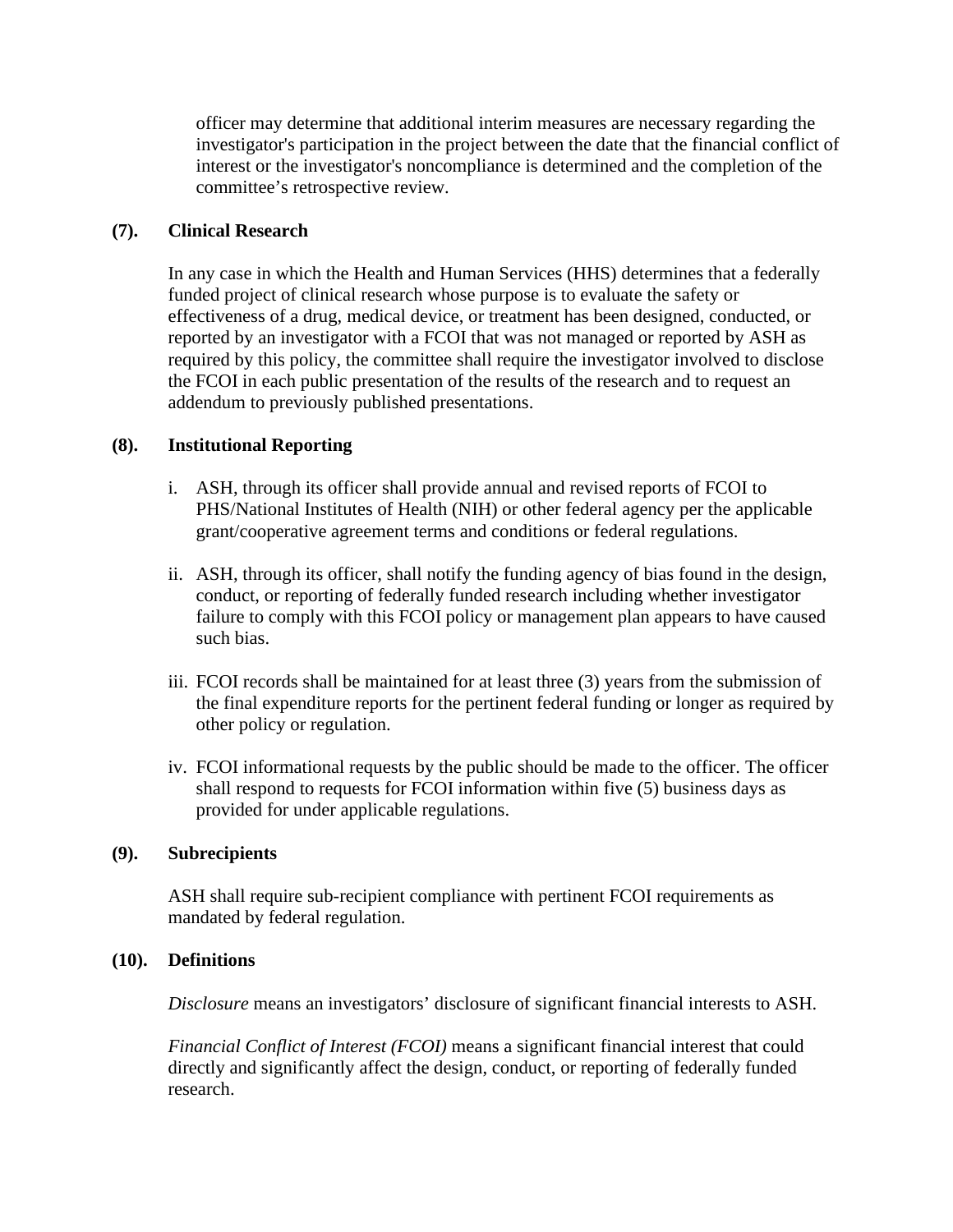*FCOI Report* means ASH's report of a financial conflict of interest to a federal awarding agency such as HHS-PHS.

*Financial Interest* means anything of monetary value, whether or not the value is readily ascertainable.

*HHS* means the United States Department of Health and Human Services, and any components of the Department to which the authority involved may be delegated.

*Institutional Responsibilities* means an investigators' professional responsibilities on behalf of the institution, and as defined by the institution in its policy on financial conflicts of interest, which may include for example: activities such as research, research consultation, teaching, professional practice, institutional committee memberships, and service on panels such as institutional review boards or data and safety monitoring boards.

*Investigator* means the project director or principal investigator and any other person, regardless of title or position, who is responsible for the design, conduct, or reporting of research funded by the federal government, or proposed for such funding, which may include, for example, postdoctoral fellows, graduate students, undergraduate students, collaborators or consultants.

*Manage* means taking action to address a financial conflict of interest, which can include reducing or eliminating the financial conflict of interest, to ensure, to the extent possible, that the design, conduct, and reporting of research will be free from bias.

*PD/PI* means a project director or principal investigator of a federally funded research project; the PD/PI is included in the definitions of senior/key personnel under this subpart.

*PHS* means the Public Health Service of the U.S. Department of Health and Human Services, and any components of the PHS to which the authority involved may be delegated, including the National Institutes of Health (NIH).

*Public Health Service Act or PHS Act* means the statute codified at 42 U.S.C. 201 et seq.

*Research* means a systematic investigation, study or experiment designed to develop or contribute to generalized knowledge relating broadly to public health, including behavioral and social-sciences research. The term encompasses basic and applied research (e.g., a published article, book or book chapter) and product development (e.g., a diagnostic test or drug). As used in this subpart, the term includes any such activity for which research funding is available from a federal grant or cooperative agreement, whether authorized under the PHS Act or other statutory authority, such as a research grant, career development award, center grant, individual fellowship award, infrastructure award, institutional training grant, program project, or research resources award.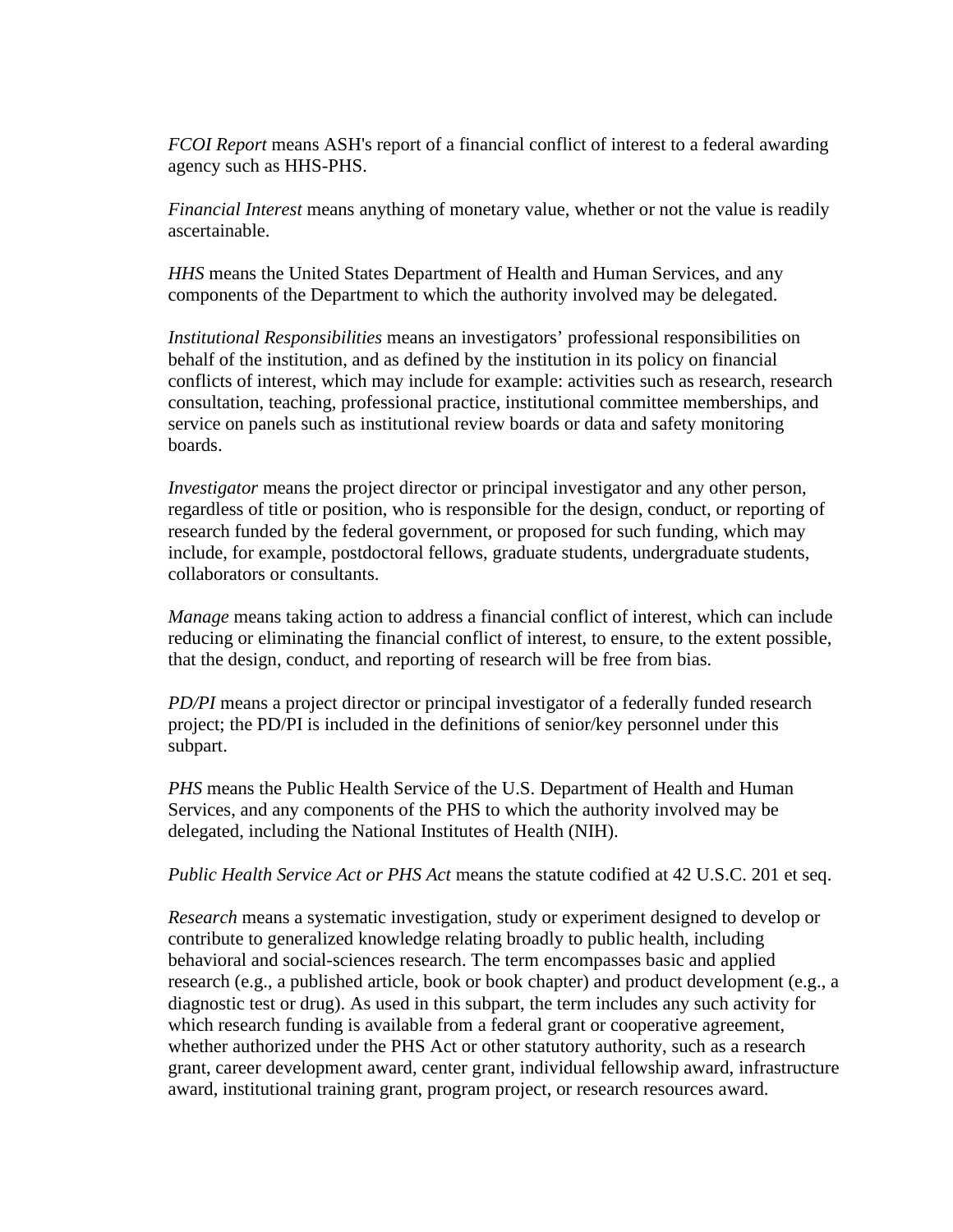*Senior/key personnel* means the PD/PI and any other person identified as senior/key personnel by the institution in the grant application, progress report, or any other report submitted to the PHS by the institution under this subpart.

#### *Significant Financial Interest* means:

(a) A financial interest consisting of one or more of the following interests of the investigator (and those of the investigator's spouse and dependent children) that reasonably appears to be related to the investigator's institutional responsibilities:

(i) With regard to any publicly traded entity, a significant financial interest exists if the value of any remuneration received from the entity in the 12 months preceding the disclosure and the value of any equity interest in the entity as of the date of disclosure, when aggregated, exceeds \$5,000. For purposes of this definition, remuneration includes salary and any payment for services not otherwise identified as salary (e.g., consulting fees, honoraria, paid authorship); equity interest includes any stock, stock option, or other ownership interest, as determined through reference to public prices or other reasonable measures of fair market value;

(ii) With regard to any non-publicly traded entity, a significant financial interest exists if the value of any remuneration received from the entity in the twelve months preceding the disclosure, when aggregated, exceeds \$5,000, or when the employee/official/investigator (or the employee/official's spouse or dependent children) holds any equity interest (e.g., stock, stock option, or other ownership interest), or a management or governance position; or

(iii) Intellectual property rights and interests (e.g., patents, copyrights), upon receipt of income related to such rights and interests.

(b) Travel:

(i) Investigators also must disclose the occurrence of any reimbursed or sponsored travel (i.e., that which is paid on behalf of the employee/official and not reimbursed to the employee/official so that the exact monetary value may not be readily available), related to their institutional responsibilities;

(ii) provided, however, that this disclosure requirement does not apply to travel that is reimbursed or sponsored by a Federal, state, or local government agency, an institution of higher education as defined at 20 U.S.C. 1001(a), an academic teaching hospital, a medical center, or a research institute that is affiliated with an institution of higher education.

(iii) Disclosure for travel shall include, at a minimum, the purpose of the trip, the identity of the funding agency/organizer, the destination, and the duration. ASH